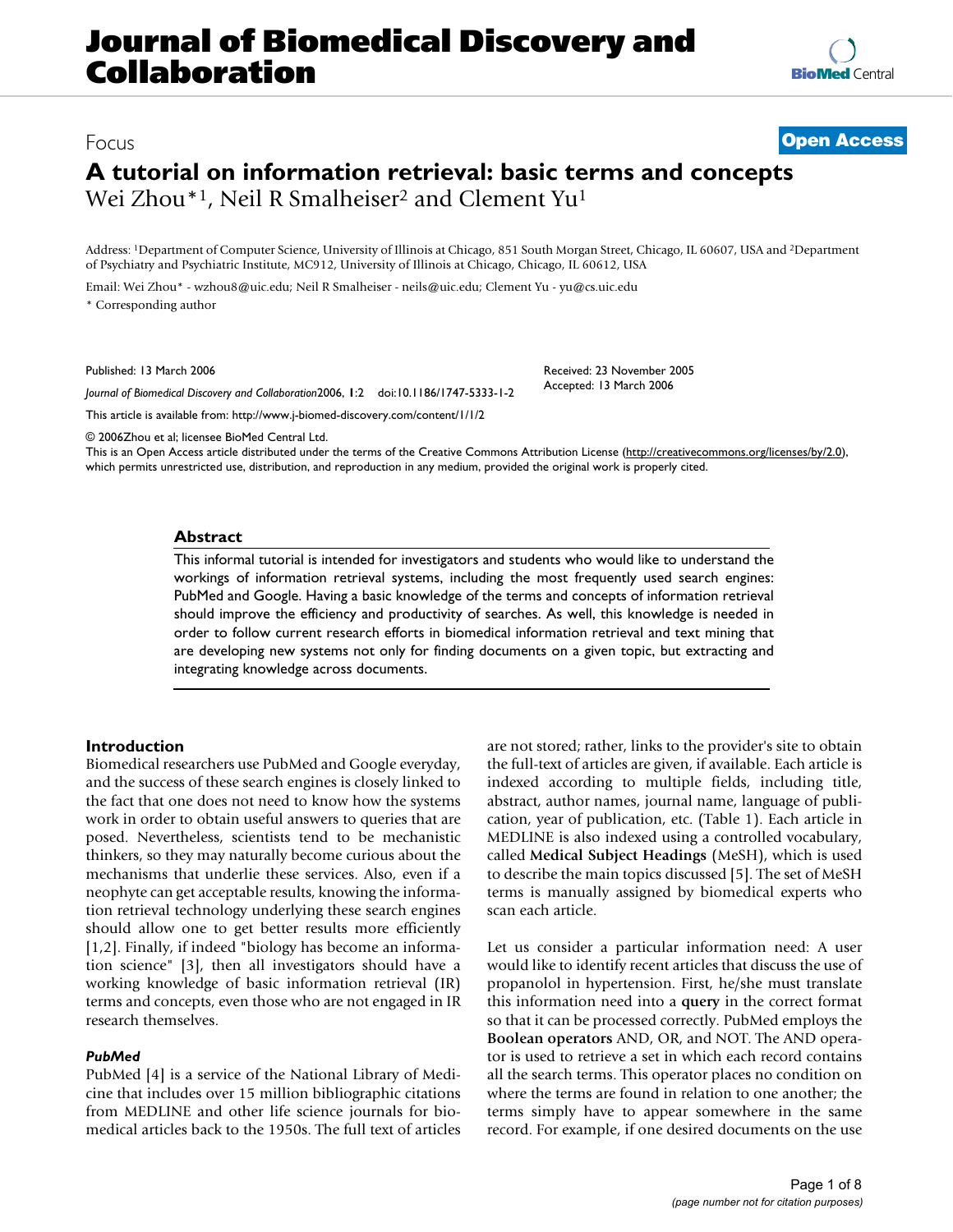| <b>PMID</b>      | 15247924                                                                                                                                                                                                                                                                          |
|------------------|-----------------------------------------------------------------------------------------------------------------------------------------------------------------------------------------------------------------------------------------------------------------------------------|
| <b>OWN</b>       | <b>NLM</b>                                                                                                                                                                                                                                                                        |
| <b>STAT</b>      | <b>MEDLINE</b>                                                                                                                                                                                                                                                                    |
| DA               | 20040810                                                                                                                                                                                                                                                                          |
| <b>DCOM</b>      | 20040827                                                                                                                                                                                                                                                                          |
| LR               | 20051122                                                                                                                                                                                                                                                                          |
| <b>PUBM</b>      | Print-Electronic                                                                                                                                                                                                                                                                  |
| IS               | 1465–7392 (Print)                                                                                                                                                                                                                                                                 |
| VI               | 6                                                                                                                                                                                                                                                                                 |
| IP               | 8                                                                                                                                                                                                                                                                                 |
| DP               | 2004 Aug                                                                                                                                                                                                                                                                          |
| ΤI               | Dicer is essential for formation of the heterochromatin structure in vertebrate cells.<br>784-91                                                                                                                                                                                  |
| PG<br>AB         | RNA interference is an evolutionarily conserved gene-silencing pathway in which the nuclease Dicer cleaves double-stranded RNA into                                                                                                                                               |
|                  | small interfering RNAs. The biological function of the RNAi-related pathway in vertebrate cells is not fully understood. Here, we report<br>the generation of a conditional loss-of-function Dicer mutant in a chicken-human hybrid DT40 cell line that contains human chromosome |
|                  | 21. We show that loss of Dicer results in cell death with the accumulation of abnormal mitotic cells that show premature sister                                                                                                                                                   |
|                  | chromatid separation. Aberrant accumulation of transcripts from alpha-satellite sequences, which consist of human centromeric repeat<br>DNAs, was detected in Dicer-deficient cells. Immunocytochemical analysis revealed abnormalities in the localization of two                |
|                  | heterochromatin proteins, Rad21 cohesin protein and BubR1 checkpoint protein, but the localization of core kinetochore proteins such                                                                                                                                              |
|                  | as centromere protein (CENP)-A and -C was normal. We conclude that Dicer-related RNA interference machinery is involved in the<br>formation of the heterochromatin structure in higher vertebrate cells.                                                                          |
| AD.              | Precursory Research for Embryonic Science and Technology of Japan Science and Technology Agency, National Institute of Genetics and<br>The Graduate University for Advanced Studies, Mishima, Shizuoka 411-8540, Japan. tfukagaw@lab.nig.ac.jp                                    |
| FAU              | Fukagawa, Tatsuo                                                                                                                                                                                                                                                                  |
| AU               | Fukagawa T                                                                                                                                                                                                                                                                        |
| FAU              | Nogami, Masahiro                                                                                                                                                                                                                                                                  |
| AU               | Nogami M                                                                                                                                                                                                                                                                          |
| FAU              | Yoshikawa, Mitsuko                                                                                                                                                                                                                                                                |
| AU               | Yoshikawa M                                                                                                                                                                                                                                                                       |
| FAU              | Ikeno, Masashi                                                                                                                                                                                                                                                                    |
| AU               | Ikeno M                                                                                                                                                                                                                                                                           |
| FAU              | Okazaki, Tuneko                                                                                                                                                                                                                                                                   |
| AU               | Okazaki T                                                                                                                                                                                                                                                                         |
| FAU              | Takami, Yasunari                                                                                                                                                                                                                                                                  |
| AU               | Takami Y                                                                                                                                                                                                                                                                          |
| FAU              | Nakayama, Tatsuo                                                                                                                                                                                                                                                                  |
| AU<br><b>FAU</b> | Nakayama T                                                                                                                                                                                                                                                                        |
| AU               | Oshimura, Mitsuo<br>Oshimura M                                                                                                                                                                                                                                                    |
| LA               |                                                                                                                                                                                                                                                                                   |
| PT               | eng<br>Journal Article                                                                                                                                                                                                                                                            |
| <b>DEP</b>       | 20040711                                                                                                                                                                                                                                                                          |
| PL.              | England                                                                                                                                                                                                                                                                           |
| TA               | Nat Cell Biol                                                                                                                                                                                                                                                                     |
| JT               | Nature cell biology.                                                                                                                                                                                                                                                              |
| JID              | 100890575                                                                                                                                                                                                                                                                         |
| RN               | 0 (Cell Cycle Proteins)                                                                                                                                                                                                                                                           |
| RN               | 0 (Heterochromatin)                                                                                                                                                                                                                                                               |
| RN               | 0 (Nuclear Proteins)                                                                                                                                                                                                                                                              |
| RN               | 0 (Phosphoproteins)                                                                                                                                                                                                                                                               |
| RN               | 0 (RAD21 protein, human)                                                                                                                                                                                                                                                          |
| RN               | EC 2.7.1.- (Bub1 spindle checkpoint protein)                                                                                                                                                                                                                                      |
| RN               | EC 2.7.1.37 (Protein Kinases)                                                                                                                                                                                                                                                     |
| RN               | EC 3.1.- (Endoribonucleases)                                                                                                                                                                                                                                                      |
| SB               | IΜ                                                                                                                                                                                                                                                                                |
| <b>CIN</b>       | Nat Cell Biol. 2004 Aug;6(8):696-7. PMID: 15303098                                                                                                                                                                                                                                |
| MH               | Animals                                                                                                                                                                                                                                                                           |
| MH               | <b>Blotting, Western</b>                                                                                                                                                                                                                                                          |
| MН               | Cell Cycle Proteins/genetics/metabolism                                                                                                                                                                                                                                           |
| MH               | Cell Death/genetics                                                                                                                                                                                                                                                               |

**Table 1: A citation record that shows the MEDLINE fields. Fukagawa T, Nogami M, Yoshikawa M, Ikeno M, Okazaki T, Takami Y, Nakayama T, Oshimura M. Dicer is essential for formation of the heterochromatin structure in vertebrate cells. Nat Cell Biol. 2004 Aug;6(8):784-91.**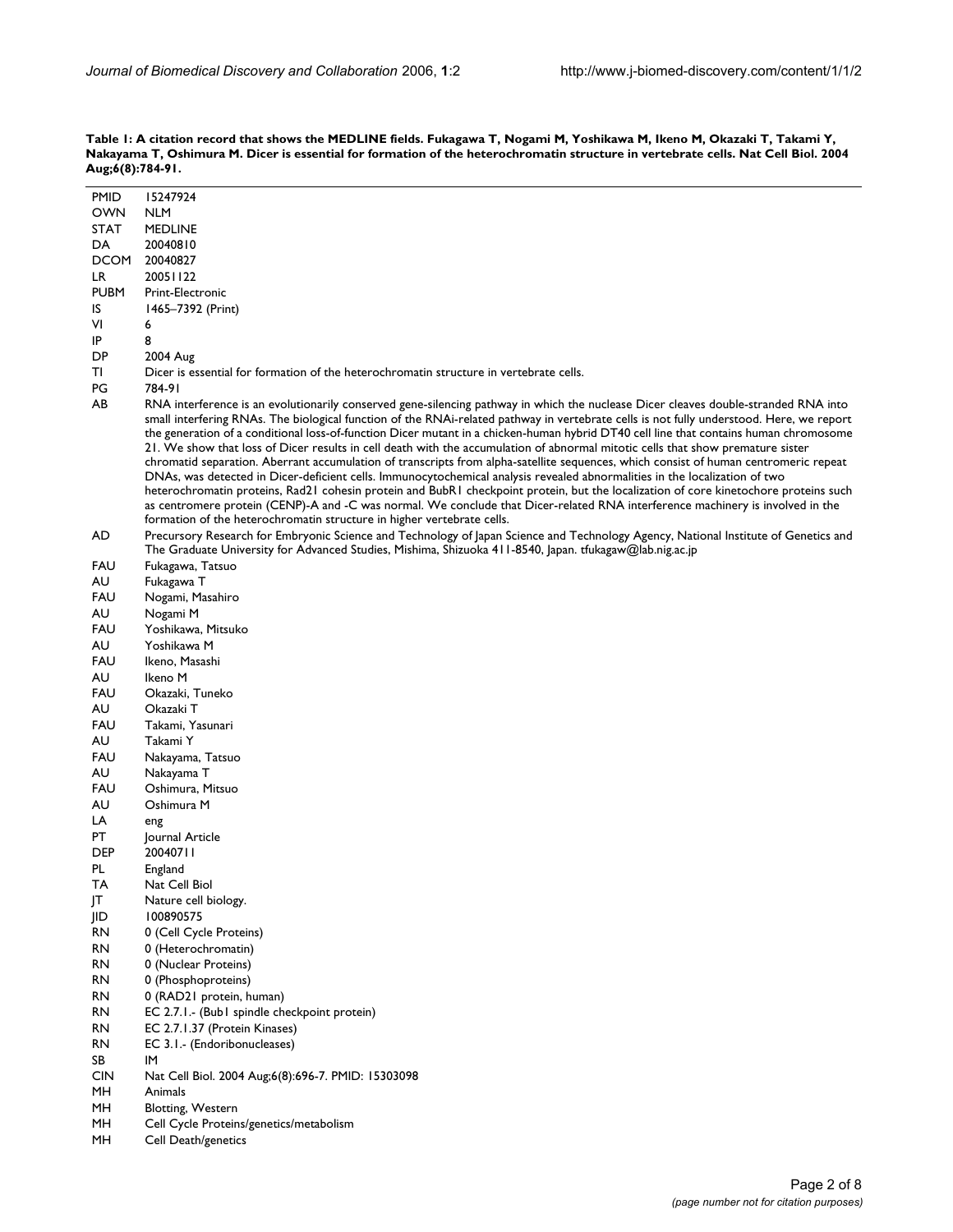| MН          | Cell Line                                              |
|-------------|--------------------------------------------------------|
| MН          | Cell Survival                                          |
| MН          | Centromere/chemistry                                   |
| MН          | Chickens                                               |
| MН          | Chromosomes, Human, Pair 21                            |
| MН          | Endoribonucleases/deficiency/*genetics/*physiology     |
| MН          | Gene Silencing                                         |
| MН          | Heterochromatin/*chemistry/genetics/*metabolism        |
| MН          | <b>Humans</b>                                          |
| MН          | Immunohistochemistry                                   |
| MН          | In Situ Hybridization, Fluorescence                    |
| MН          | Models, Biological                                     |
| MН          | Mutation                                               |
| MН          | Nuclear Proteins/genetics/metabolism                   |
| MH.         | Phosphoproteins/genetics/metabolism                    |
| MН          | Protein Kinases/genetics/metabolism                    |
| MН          | <b>RNA</b> Interference                                |
| MН          | Research Support, Non-U.S. Gov't                       |
| MН          | <b>Restriction Mapping</b>                             |
| MН          | Transgenes                                             |
| EDAT        | 7/13/2004 5:00                                         |
| <b>MHDA</b> | 8/28/2004 5:00                                         |
| PHST        | 2004/05/29 [received]                                  |
| PHST        | 2004/06/29 [accepted]                                  |
| PHST        | 2004/07/11 [aheadofprint]                              |
| AID.        | 10.1038/ncb1155 [doi]                                  |
| AID.        | ncb1155 [pii]                                          |
| <b>PST</b>  | ppublish                                               |
| SO          | Nat Cell Biol. 2004 Aug;6(8):784-91. Epub 2004 Jul 11. |
|             |                                                        |

**Table 1: A citation record that shows the MEDLINE fields. Fukagawa T, Nogami M, Yoshikawa M, Ikeno M, Okazaki T, Takami Y, Nakayama T, Oshimura M. Dicer is essential for formation of the heterochromatin structure in vertebrate cells. Nat Cell Biol. 2004 Aug;6(8):784-91.** *(Continued)*

of the drug propanolol in the disease hypertension, a typical search statement might be [propanolol AND hypertension] (the brackets are used to delimit the query but are not part of the query itself) (Fig. 1). The OR operator retrieves documents that contain at least one of the specified search terms. The NOT operator excludes the specified terms from the search. Certain very common words (e.g., "this") are placed on a **stoplist** and are automatically excluded from queries.

Before PubMed begins to retrieve articles, it performs **query preprocessing**, to identify which fields of the MEDLINE record are relevant, and to alter or expand the query terms via **automatic term mapping**. For example, the query [high blood pressure] will be automatically mapped to the MeSH term "hypertension" (each MeSH term may have a set of synonyms as alternative entry terms. In this example, "high blood pressure" is one of the synonyms or entry terms of "hypertension"). PubMed will search using the mapped MeSH term within the MeSH field, as well as the term originally entered. MeSH comprises a hierarchy of terms, and the more specific terms corresponding to that MeSH term will also automatically be searched. In the above example, three more specific MeSH terms "Hypertension, Malignant", "Hypertension,

Renal", and "Hypertension, Pregnancy-Induced" are also searched. This process of adding related terms is called **query expansion**. It is basically an OR operation. PubMed also maintains a **phrase list**, so that commonly used phrases are recognized and handled as such. After query preprocessing, PubMed looks for **exact matches** between the query terms and terms within the specified MEDLINE fields, and returns a list of documents ranked in reverse chronological order (optionally, by first author's last name or by journal name). A more detailed PubMed tutorial can be found at [6], and tips for MEDLINE searching can be found at [7].

## *Google*

Unlike PubMed, which is a search engine limited to biomedical literature, Google searches billions of web pages. However, like PubMed, Google uses a Boolean search strategy. Submitting a query to Google in the form: [propanolol hypertension] will return all the web pages that match both "propanolol" and "hypertension" exactly (though some of the terms may reside not on the retrieved page itself, but on pages that link to the retrieved page). Google also supports OR and NOT Boolean operators. Instead of returning web pages chronologically, Google employs a unique method called PageRank and sophisti-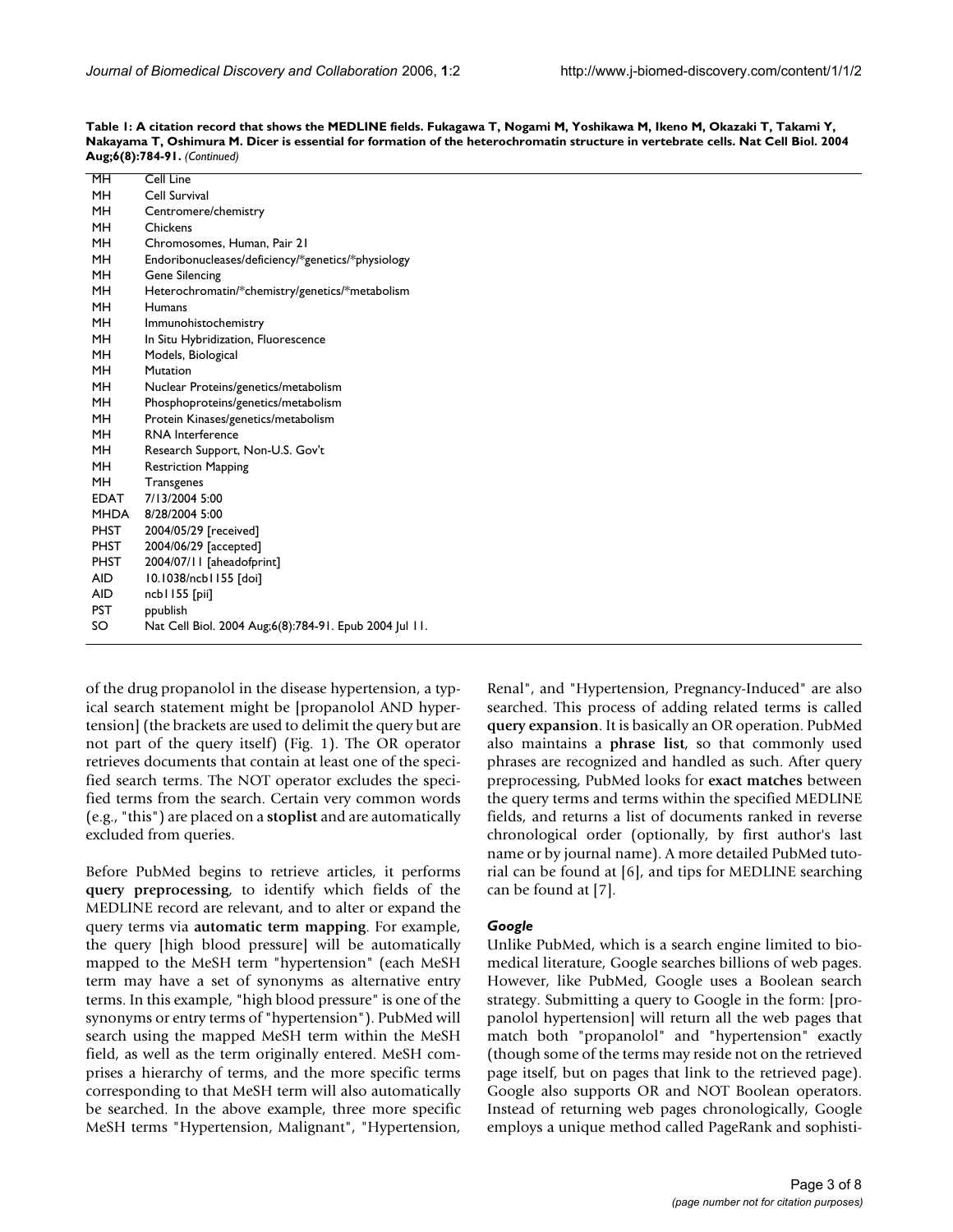

# **Figure 1**

**Venn diagram visualization of a PubMed search**. 37,600 documents were retrieved when "propranolol" was searched in PubMed and 244,225 for "hypertension". The overlap, 4,155 documents, is the set of documents having both "propranolol" and "hypertension".

cated text-matching techniques to find pages that are both important and relevant to a query.

**PageRank** is a method for measuring the importance of web pages developed by Larry Page and Sergey Brin [8]. PageRank relies on the link structure of the web as an indicator of an individual page's value. If many web pages have links to page A, then page A is given more weight. But, Google looks at more than the sheer volume of links a page receives; it also analyzes the page that contains the link. Links by pages that are themselves "important" weigh more heavily and help to make other pages "important" (see Table 3 for details). Google also uses textmatching techniques to measure the similarity between a query and web pages [9]. Google considers over a hundred factors in determining which web pages are most relevant to a query; for example, it gives higher ranks to pages that have search terms near each other and in the same order as the query, or pages that have search terms in important sections of a web page (such as title).

# *Vector space model*

Users cannot simply enter Boolean queries the way they would normally write or speak (**free text**), because the Boolean logic incorporates all terms used – thus, extra or colloquial words might unduly restrict or expand the query. Submitting a query to PubMed in the form: [tell me what are the indications for propranolol in hypertension] retrieves no articles, because authors are not likely to use "tell" or "me" in their academic articles. (NLM does maintain an experimental MEDLINE interface for free text queries at [10].) **Partial-matching** will allow free text queries

**Table 2: Term weighting and normalization in the vector space model.**

A typical term weighting strategy combines the **inverse document frequency** (IDF) and **term frequency** (TF). They are defined as:

 $IDF(term) = log \frac{number of documents in collection}{number of documents with term} + 1$  TF(term, document) = frequency of term in document WEIGHT(term,

document) = TF(term, document) \* IDF(term)

The idea of IDF is that the fewer documents having the term, the more useful the term is in discriminating those documents having it from those not having it. On the other hand, if a term occurs many times in a document, then it is likely that the term is significant in representing the contents of the document. With this weighting strategy, the highest weight is accorded to terms that occur frequently in a document but infrequently elsewhere.

With very large collections, not all terms in the document are used for indexing. Some terms have to be removed. This is usually accomplished through the elimination of **stopwords** (such as articles and connectives), or the use of **stemming** (which reduces distinct words to their common grammatical root). **Porter stemming** [27] is probably the most widely used stemming algorithm in the IR community.

The most common approach to relevance ranking in VSM is to give each document a score based on the sum of the weights of terms common to the document and query. Terms in documents typically derive their weight from the TF\*IDF. Then the similarity between each document and the query is computed with the formula:

Similarly (Document, query) = 
$$
\sum_{\text{all query terms}}
$$
 Weight of term in query \* Weight of term in document.

One problem with TF\*IDF weighting is that longer documents accumulate more weight in queries simply because they have more words. As such, some approaches "normalize" the weight of a document. The most common approach is **cosine normalization** [28]:

Weight of term in query \* Weight of term in document ∑

all quer**y** terms  $\sqrt{\rm all}$  query terms Weight of term in query  $\sum$  Weight of term in query<sup>2</sup>  $\ast$   $\sum$  Weight of term in document<sup>2</sup>  $\sqrt{\frac{\sum_{\text{all query terms}}$ 

A variety of other variations to the basic VSM have been developed. For example, **Okapi weighting** is based on the Poisson distribution [29]. Another variation of TF\*IDF document weighting, **pivoted normalization**, is also often used [30].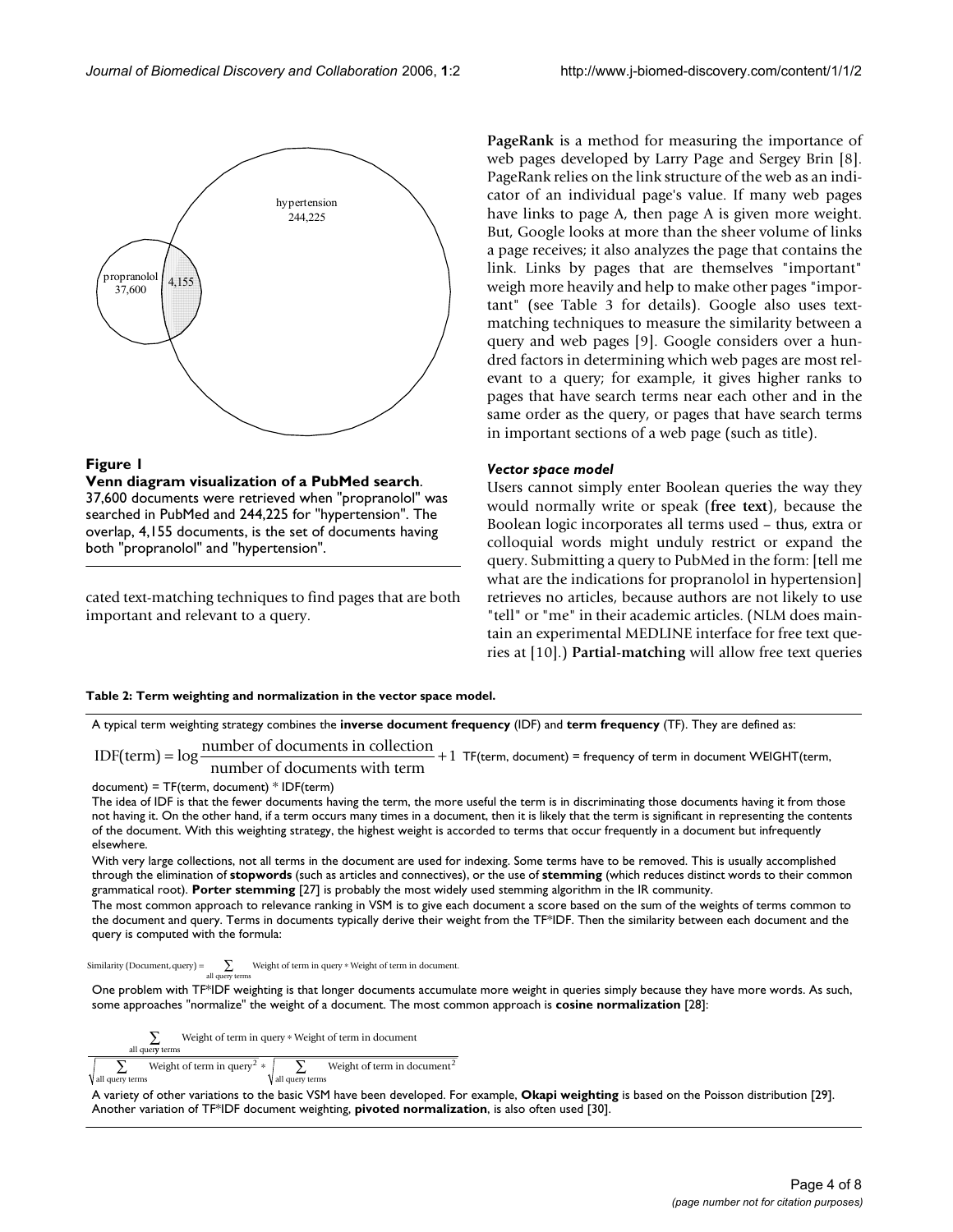#### **Table 3: The Google PageRank algorithm.**

| PageRank is defined as follows [8]:                                                                                                              |
|--------------------------------------------------------------------------------------------------------------------------------------------------|
| We assume web page A has pages $T_1T_n$ which link to it. The parameter d is a damping factor which can be set between 0 and 1 (usually set to   |
| 0.85). Also, C(A) is defined as the number of links going out of page A. The PageRank of a page A is given as follows:                           |
| $PR(A) = (1-d) + d (PR(T_1)/C(T_1) +  + PR(T_n)/C(T_n))$                                                                                         |
| PageRanks form a probability distribution over web pages. The PageRank value of a web page reflects the frequency of encountering that page by a |
| Web user who surfs across the web following links randomly.                                                                                      |
|                                                                                                                                                  |

and retrieve all the documents that have at least one of the search terms and then rank them according to their relevance to the query.

The classic IR model of partial-matching is the **vector space model** (VSM), which is usually attributed to Salton [11]. In the VSM, each document is represented, or **indexed**, by a vector of weighted terms. For example, the query [tell me what are the indications for propranolol in hypertension] may be represented by a vector including the terms "indications", "propranolol", and "hypertension". (The words "tell", "me", "for", and so on may be eliminated if a stoplist is employed.) Each document in the collection to be searched (e.g. web pages indexed by Google) is represented in the same manner. Often **stemming** is employed to recognize variants of the same word, which will also reduce the number of terms indexed. For example, the words "beautiful" and "beautify" come from the same stem, "beauty". Thus they are often identified by one term only. Notice that the VSM does not capture all features of a document or a query. For example, the ordering of the terms in a document is not recorded, so "a cat chases a mouse" will be indistinguishable from "a mouse chases a cat". The terms are usually **weighted** in terms of their importance. A common weighting strategy is to assign high weights to terms that occur frequently in a document but infrequently elsewhere.

The **similarity** between each document stored in the system and the user query is defined as the difference between the document vector and the query vector. Documents are typically ranked by their closeness of fit to the query. This is called **relevance ranking** (see Table 2 for details).

#### *Refining searches*

Although searches are easy to carry out, it is notoriously difficult to craft a query that exactly captures the user's

**Table 4: 11-point precision diagram. This example shows a query that is submitted to two different IR systems (IR1 and IR2), which are based on the same collection of 20 documents. Both IR1 and IR2 rank all 20 documents, of which 10 are relevant. However, IR1 ranks the relevant documents higher on average than does IR2. The mean average precision for IR1 = 0.79 and for IR2 = 0.40. The recall and precision curves for IR1 and IR2 are shown in figure 2.**

| Ranking by IRI  |                  |          |        |           | Ranking by IR2  |                         |          |        |           |
|-----------------|------------------|----------|--------|-----------|-----------------|-------------------------|----------|--------|-----------|
| Ranking         | Doc              | Relevant | Recall | Precision | Ranking         | Doc                     | Relevant | Recall | Precision |
|                 | $d_1$            | yes      | 0.10   | 1.00      |                 | $\mathsf{d}_\mathsf{l}$ | no       | 0.00   | 0.00      |
| $\mathbf 2$     | d <sub>2</sub>   | yes      | 0.20   | 1.00      | 2               | $\mathsf{d}_2$          | no       | 0.00   | 0.00      |
| 3               | $d_3$            | yes      | 0.30   | 1.00      | 3               | $d_3$                   | no       | 0.00   | 0.00      |
| 4               | $d_4$            | no       | 0.30   | 0.75      | 4               | $d_4$                   | no       | 0.00   | 0.00      |
| 5               | $d_5$            | yes      | 0.40   | 0.80      | 5               | $d_5$                   | no       | 0.00   | 0.00      |
| 6               | $d_6$            | no       | 0.40   | 0.67      | 6               | $d_6$                   | yes      | 0.10   | 0.17      |
| 7               | $d_7$            | yes      | 0.50   | 0.71      | 7               | $d_7$                   | yes      | 0.20   | 0.29      |
| 8               | $d_8$            | no       | 0.50   | 0.63      | 8               | $\mathbf{d}_8$          | yes      | 0.30   | 0.38      |
| 9               | $\mathbf{d}_{9}$ | yes      | 0.60   | 0.67      | 9               | d <sub>9</sub>          | no       | 0.30   | 0.33      |
| $\overline{10}$ | $d_{10}$         | no       | .060   | 0.60      | 10              | $d_{10}$                | yes      | 0.40   | 0.40      |
| П               | $d_{11}$         | yes      | 0.70   | 0.64      | П               | $d_{11}$                | no       | 0.40   | 0.36      |
| 12              | $d_{12}$         | yes      | 0.80   | 0.67      | 12              | $d_{12}$                | yes      | 0.50   | 0.42      |
| 13              | $d_{13}$         | yes      | 0.90   | 0.69      | 13              | $d_{13}$                | no       | 0.50   | 0.38      |
| 4               | $d_{14}$         | no       | 0.90   | 0.64      | $\overline{14}$ | $d_{14}$                | yes      | 0.60   | 0.43      |
| 15              | $d_{15}$         | yes      | 1.00   | 0.67      | 15              | $d_{15}$                | no       | 0.60   | 0.40      |
| 16              | $d_{16}$         | no       | 1.00   | 0.63      | 16              | $d_{16}$                | yes      | 0.70   | 0.44      |
| 17              | $d_{17}$         | no       | 1.00   | 0.59      | 17              | $d_{17}$                | yes      | 0.80   | 0.47      |
| 18              | $d_{18}$         | no       | 1.00   | 0.56      | 18              | $d_{18}$                | yes      | 0.90   | 0.50      |
| 9               | $d_{19}$         | no       | 1.00   | 0.52      | 9               | $d_{19}$                | no       | 0.90   | 0.47      |
| 20              | $d_{20}$         | no       | 1.00   | 0.50      | 20              | $d_{20}$                | yes      | 1.00   | 0.50      |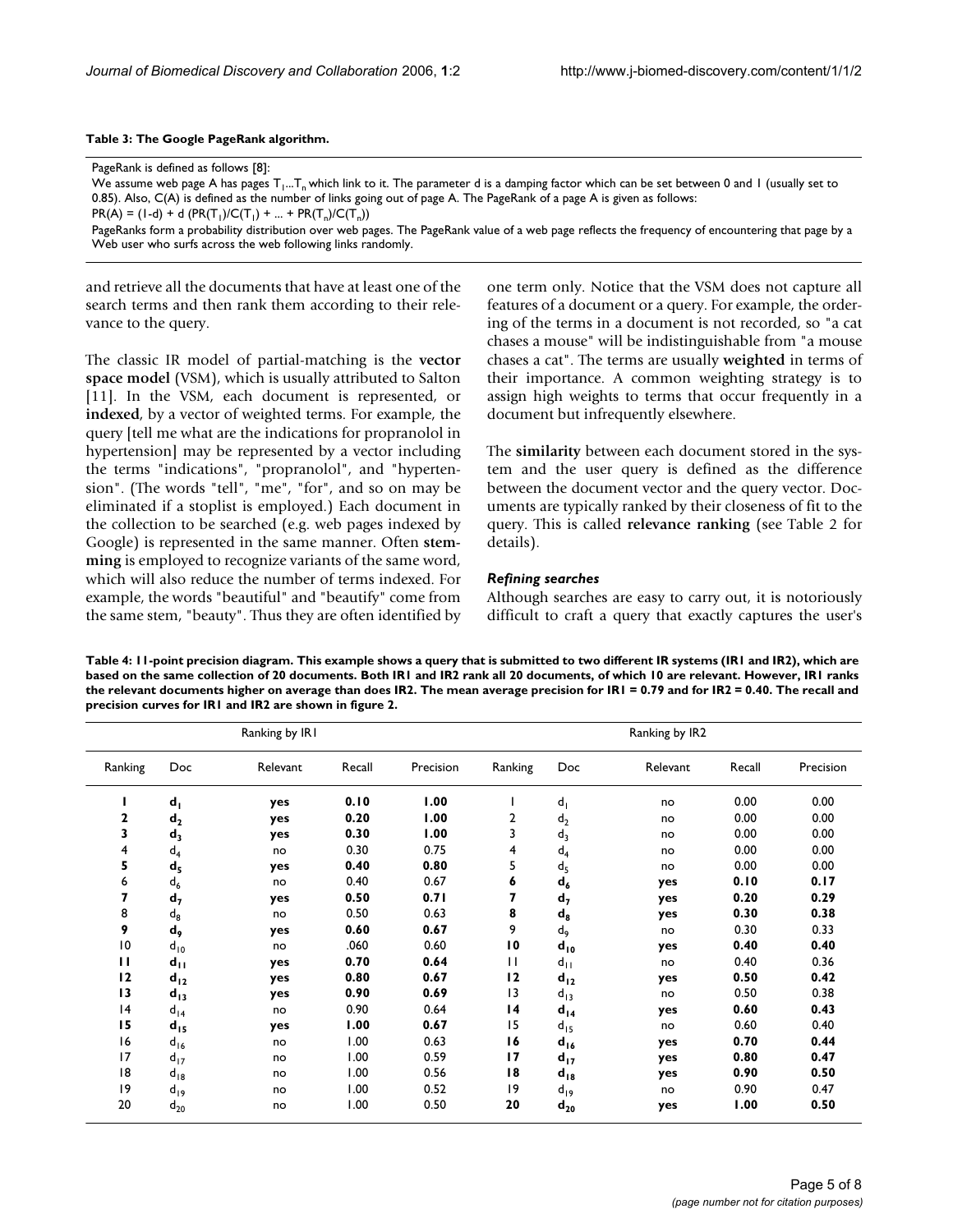

# Figure 2

**Curve of precision vs. recall for the two IR systems shown in Table 4**. IR systems typically show a trade-off between recall and precision, so that the more documents that are retrieved, the more irrelevant documents will be included. On the other hand, it can be seen that system IR1 performs uniformly better than system IR2 since it has higher precision values at every recall level.

intent on the first try. **Relevance feedback** is a technique commonly used to improve retrieval performance [12,13]. It is a process in which the user conducts an initial query, and then provides feedback as to what documents are relevant. Terms from those known relevant document are then added to the query. Alternatively, the search engine can attempt to identify relevant documents automatically by assuming that the top-ranked documents are relevant, so that new terms are selected automatically (this is known as **pseudo relevance feedback**, or **blind query expansion**). A new query is formulated by adding the selected terms for a second round retrieval. Through a query expansion, some relevant documents missed in the initial round can then be retrieved to improve the overall performance.

# *Evaluating the performance of search engines*

An IR system returns a ranked list of documents to a user's query. How does the result satisfy the user? The most widely used measure is the relevance-based measure of **recall** and **precision**. With respect to a given query, the entire space of documents can be partitioned into four sets: Relevant to the user and retrieved by the system; relevant but not retrieved; irrelevant and retrieved; irrelevant and not retrieved. The recall and precision are defined based on these four sets.

*recall* <sup>=</sup> number of retrieved relevant documents total number of relevant documents

*precision* =  $\frac{\text{number of retrieved relevant documents}}{\text{number of the original data}}$ total number of retrieved documents

Recall indicates what proportion of all the relevant documents have been retrieved from the collection. Precision indicates what proportion of the retrieved documents is relevant. One of the problems with this measure is that the total number of relevant documents in the collection is usually unknown. Thus, a **gold standard**, where all the documents are judged as relevant or irrelevant to each query, is usually constructed manually by evaluators to use this measure. In a reasonably sized collection, it is impossible to judge all documents with respect to each query. Instead, "pooled relevance assessment" is carried out in which multiple search engines are used, each one retrieving a certain number of documents for each query. The assessors judge the union of the retrieved documents, or sometimes, the commonly retrieved documents.

In order to combine recall and precision into a single overall measure, some workers employ a recall-precision table, where 11 intervals from a recall of 0.0 to 1.0 are used and the average of precision at each point of recall is reported as the summary result. This is also called **11 point average precision** (Table 4, Fig. 2). Another approach to combine recall and precision is the *F***measure**. A simple version of F measure is as follows:

 $F = \frac{2 * Recall * Precision}{Recall + Precision}$ 2

A related approach that has been used more frequently in recent times is **mean average precision** (MAP), where the precision is measured at every point at which a relevant

#### **Table 5: For further reading**

A. Shatkay H, Feldman R: **Mining the biomedical literature in the genomic era: an overview**. *J Comput Biol* 2003, **10**:821-55.

B. Nadkarni PM: **An introduction to information retrieval: applications in genomics**. *Pharmacogenomics J* 2002, **2**:96–102.

C. Hersh WR: *Information retrieval: a health and biomedical perspective*. New York: Springer-Verlag, 2nd edition, 2003.

E. Jensen LJ, Saric J, Bork P: **Literature mining for the biologist: from information retrieval to biological discovery**. *Nat Rev Genet* 2006, **7**:119-29.

D. Krallinger M, Valencia A: **Text-mining and information-retrieval services for molecular biology**. *Genome Biol* 2005, **6**:224.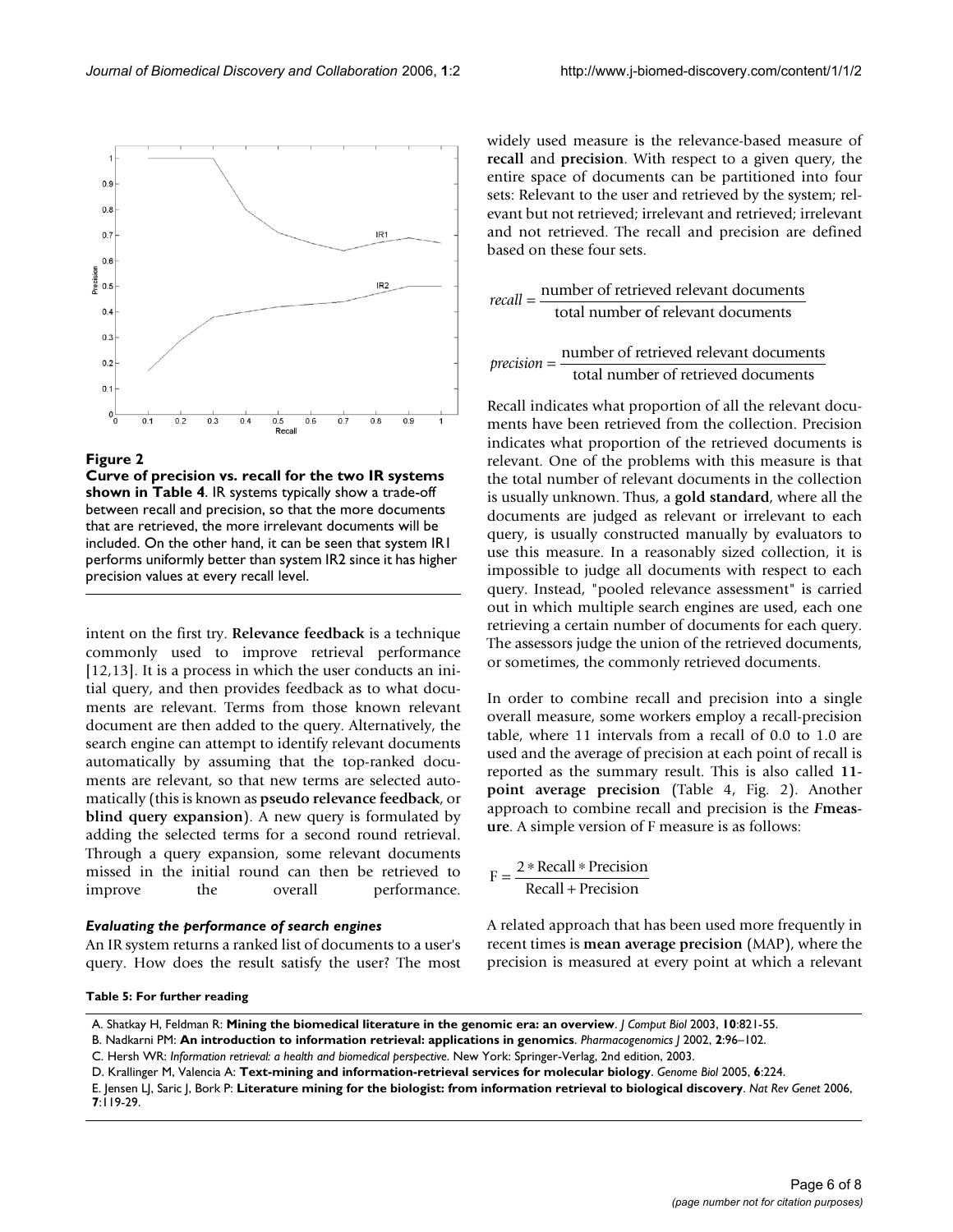document is obtained and then averaged over all relevant documents to obtain the average precision for a given query. For a set of queries, the mean of the average precision for all queries is the MAP of that information retrieval system.

The Text REtrieval Conference (**TREC**) [14,15] is a yearly event, organized by the US National Institute for Standards and Technology (NIST) to encourage research in information retrieval from large text applications by providing a large **test collection** (a fixed collection of documents, queries, and relevance judgments), uniform scoring procedures, and a forum for organizations interested in comparing their results. A particular track in the biomedical domain (TREC Genomics Track) [16] was started in 2003. In the most recent year of the track (2005), two tasks were included. One assessed **ad hoc retrieval** from topics captured by real biologists, such as finding papers that describe the role of a particular gene in a given disease. For the Genomics track, TREC has provided a special program called *trec\_eval* to evaluate the performance of each participant's system [17].

## **Conclusion**

The ease at which users can carry out searches in PubMed and Google should not lull investigators into thinking that information retrieval is an easily learned art, or a mature science. User studies indicate that students and professionals alike are very ineffective and inefficient at retrieving specific items of information via PubMed or web searches [18,19] and the TREC conference has demonstrated that existing IR systems show levels of performance that are far below optimal [[20,21]; see accompanying articles in this journal]. Research is actively underway to learn how to better represent information within documents, and how to index the information using **ontologies** (an ontology is typically a hierarchical data structure containing all the relevant entities, their properties, their relationships, and rules within a certain domain [22]). Many researchers are currently exploring how to go beyond retrieving documents to finding relevant passages or specific relationships mentioned within documents (**information extraction**) (see For Further Reading, Table 5). A variety of web-based services such as KartOO [23] and Vivisimo [24] currently allow the user to visualize or cluster retrieved documents or websites according to their relevance, importance and relationships to each other. Finally, new mathematical models of information retrieval are being explored [25,26] that have yet to be implemented widely.

One may expect that finding information that is present in public databases should be much easier than making new scientific discoveries, yet this task remains a formidable challenge.

## **Competing interests**

The author(s) declare that they have no competing interests.

# **Authors' contributions**

W. Z. wrote the first draft and helped modify subsequent drafts. N. S. rewrote the text to make it more accessible to biomedical investigators, and C. Y. double-checked the adequacy and coverage of the topic.

#### **References**

- McKibbon KA, Haynes RB, Dilks CJ, Ramsden MF, Ryan NC, Baker L, Flemming T, Fitzgerald D: **[How good are clinical MEDLINE](http://www.ncbi.nlm.nih.gov/entrez/query.fcgi?cmd=Retrieve&db=PubMed&dopt=Abstract&list_uids=2276266) [searches? A comparative study of clinical end-user and](http://www.ncbi.nlm.nih.gov/entrez/query.fcgi?cmd=Retrieve&db=PubMed&dopt=Abstract&list_uids=2276266) [librarian searches.](http://www.ncbi.nlm.nih.gov/entrez/query.fcgi?cmd=Retrieve&db=PubMed&dopt=Abstract&list_uids=2276266)** *Comput Biomed Res* 1990, **23:**583-593.
- 2. McKibbon KA, Haynes RB, Johnston ME, Walker CJ: **A study to enhance clinical end-user MEDLINE search skills: design and baseline findings.** *Proceedings of the Annual Symposium on Computer Application in Medical Care* 1991:73-77.
- 3. Insel TR, Volkow ND, Li TK, Battey JF Jr, Landis SC: **[Neuroscience](http://www.ncbi.nlm.nih.gov/entrez/query.fcgi?cmd=Retrieve&db=PubMed&dopt=Abstract&list_uids=14551914) [networks: data-sharing in an information age.](http://www.ncbi.nlm.nih.gov/entrez/query.fcgi?cmd=Retrieve&db=PubMed&dopt=Abstract&list_uids=14551914)** *PLoS Biol* 2003, **1:**E17.
- 4. **Entrez PubMed** [<http://www.pubmed.gov>]
- 5. **Medical Subject Headings** [\[http://www.nlm.nih.gov/mesh/mesh](http://www.nlm.nih.gov/mesh/meshhome.html) [home.html\]](http://www.nlm.nih.gov/mesh/meshhome.html)
- 6. **PubMed Tutorial** [\[http://www.nlm.nih.gov/bsd/pubmed\\_tutorial/](http://www.nlm.nih.gov/bsd/pubmed_tutorial/m1001.html) [m1001.html\]](http://www.nlm.nih.gov/bsd/pubmed_tutorial/m1001.html)
- 7. Swanson DR: **An introduction to MEDLINE searching.** [[http:/](http://arrowsmith.psych.uic.edu/arrowsmith_uic/tutorial/swanson_medlinesearching_2003.pdf) [/arrowsmith.psych.uic.edu/arrowsmith\\_uic/tutorial/](http://arrowsmith.psych.uic.edu/arrowsmith_uic/tutorial/swanson_medlinesearching_2003.pdf) [swanson\\_medlinesearching\\_2003.pdf](http://arrowsmith.psych.uic.edu/arrowsmith_uic/tutorial/swanson_medlinesearching_2003.pdf)].
- 8. Page L, Brin S, Motwani R, Winograd T: **The PageRank Citation Ranking: Bringing Order to the Web.** *Technical Report* 1998 [<http://dbpubs.stanford.edu:8090/pub/1999-66>]. Stanford University
- 9. **GoogleGuide** [[http://www.googleguide.com/google\\_works.html](http://www.googleguide.com/google_works.html)]
- 10. **askMEDLINE** [\[http://askmedline.nlm.nih.gov/ask/ask.php\]](http://askmedline.nlm.nih.gov/ask/ask.php)
- 11. Salton G, Buckley C: **Global text matching for information retrieval.** *Science* 1991, **253:**1012-1015.
- 12. Srinivasan P: **[Retrieval feedback in MEDLINE.](http://www.ncbi.nlm.nih.gov/entrez/query.fcgi?cmd=Retrieve&db=PubMed&dopt=Abstract&list_uids=8653452)** *J Am Med Inform Assoc* 1996, **3:**157-167.
- 13. Aronson AR, Rindflesch TC: **Query expansion using the UMLS Metathesaurus.** *Proceedings of AMIA Annual Fall Symposium* 1997:485-489.
- 14. **Text REtrieval Conference** [[http://trec.nist.gov/\]](http://trec.nist.gov/)
- 15. Voorhees E, Harman D, (eds): *TREC: Experiment and Evaluation in Information Retrieval* Cambridge, MA: MIT Press; 2005.
- 16. **TREC Genomics Track** [[http://ir.ohsu.edu/genomics/\]](http://ir.ohsu.edu/genomics/)
- 17. **TREC Evaluation Program** [[http://trec.nist.gov/trec\\_eval\]](http://trec.nist.gov/trec_eval)
- 18. Hersh WR, Hickam DH: **[How well do physicians use electronic](http://www.ncbi.nlm.nih.gov/entrez/query.fcgi?cmd=Retrieve&db=PubMed&dopt=Abstract&list_uids=9794316) [information retrieval systems? A framework for investiga](http://www.ncbi.nlm.nih.gov/entrez/query.fcgi?cmd=Retrieve&db=PubMed&dopt=Abstract&list_uids=9794316)[tion and systematic review.](http://www.ncbi.nlm.nih.gov/entrez/query.fcgi?cmd=Retrieve&db=PubMed&dopt=Abstract&list_uids=9794316)** *JAMA* 1998, **280:**1347-1352.
- 19. Wildemuth BM, Moore ME: **[End-user search behaviors and their](http://www.ncbi.nlm.nih.gov/entrez/query.fcgi?cmd=Retrieve&db=PubMed&dopt=Abstract&list_uids=7581185) [relationship to search effectiveness.](http://www.ncbi.nlm.nih.gov/entrez/query.fcgi?cmd=Retrieve&db=PubMed&dopt=Abstract&list_uids=7581185)** *Bull Med Libr Assoc* 1995, **83:**294-304.
- 20. Hersh WR, Bhupatiraju RT, Ross L, Roberts P, Cohen AM, Kraemer DF: **Enhancing Access to the Bibliome: The TREC 2004 Genomics Track.** *J Biomed Discovery Collaboration* in press.
- 21. Cohen AM, Hersh WR: **The TREC 2004 Genomics Track Categorization Task.** *J Biomed Discovery Collaboration* in press.
- 22. Gruber TR: **A translation approach to portable ontologies.** *Knowledge Acquisition* 1993, **5:**199-220 [\[http://ksl-web.stanford.edu/](http://ksl-web.stanford.edu/KSL_Abstracts/KSL-92-71.html) [KSL\\_Abstracts/KSL-92-71.html](http://ksl-web.stanford.edu/KSL_Abstracts/KSL-92-71.html)].
- 23. **KartOO visual meta search engine** [\[http://www.kartoo.com/\]](http://www.kartoo.com/)
- 24. **Vivisimo's clustering** [<http://www.vivisimo.com/>]
- 25. Ponte JM, Croft WB: **A Language Modeling Approach to Information Retrieval.** *21st ACM Conference on Research and Development in Information Retrieval (SIGIR)* 1998:275-281 [\[http://](http://citeseer.ist.psu.edu/ponte98language.html) [citeseer.ist.psu.edu/ponte98language.html](http://citeseer.ist.psu.edu/ponte98language.html)]. ACM press
- 26. Torvik VI, Weeber M, Swanson DR, Smalheiser NR: **A probabilistic similiarity metric for Medline records: a model for author name disambiguation.** *J Am Soc Information Sci Technol* 2005, **56:**140-158.